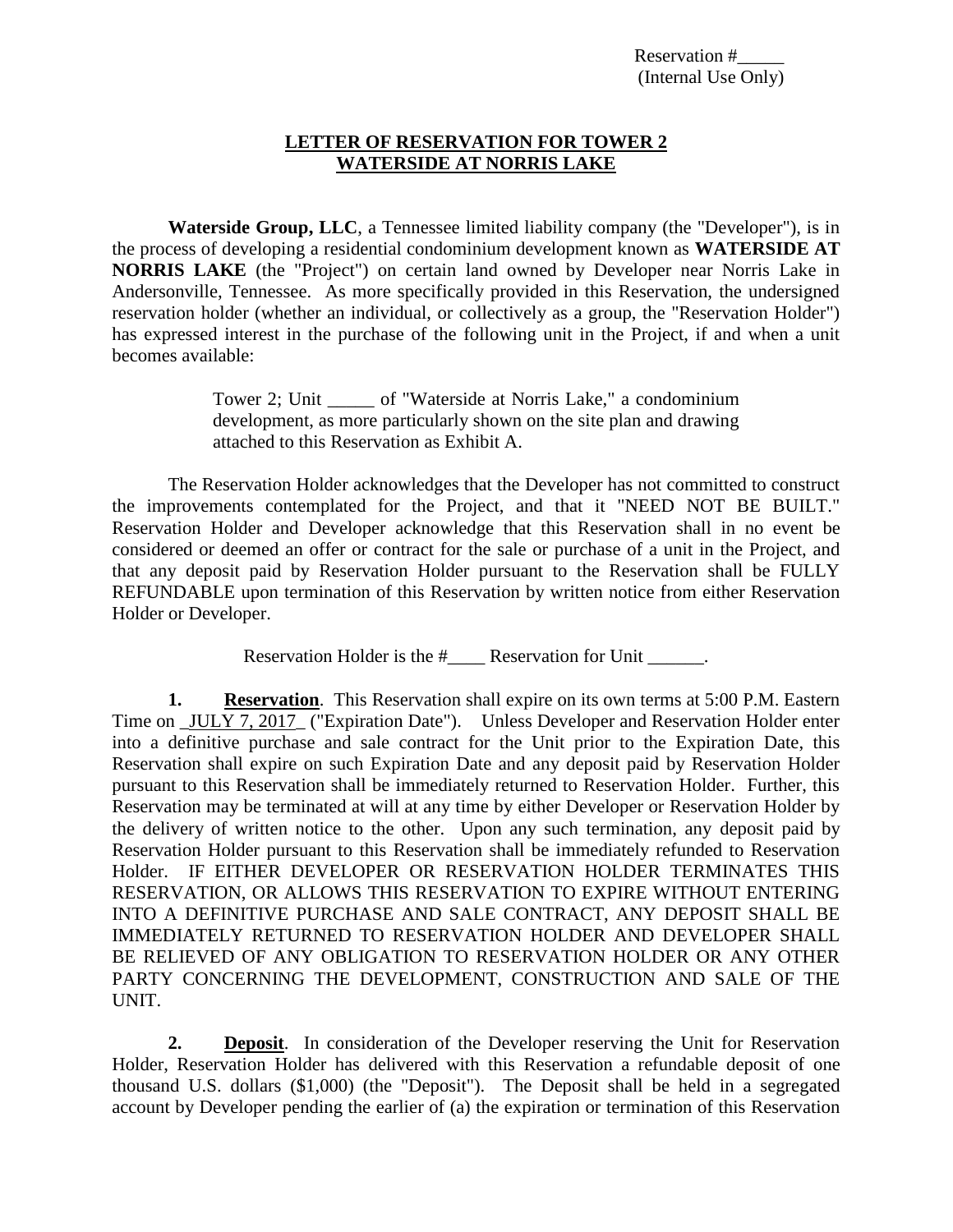or (b) the complete execution and delivery of a definitive purchase and sale contract for the Unit by Reservation Holder and Developer. In the event Reservation Holder and Developer enter into a definitive purchase and sale contract for the Unit, such Deposit shall become the nonrefundable property of Developer, provided that such Deposit shall be applicable to the purchase price paid by Reservation Holder at the closing of any such purchase and sale.

**3. Not a Sales Contract**. DEVELOPER AND RESERVATION HOLDER UNDERSTAND AND ACKNOWLEDGE THAT THIS RESERVATION IS NOT AND SHALL NOT BE CONSTRUED AS AN OFFER OR SALES CONTRACT. THIS RESERVATION SHALL IN NO WAY OBLIGATE THE DEVELOPER TO CONSTRUCT THE PROJECT, AND IN NO WAY OBLIGATES EITHER DEVELOPER OR RESERVATION HOLDER TO EXECUTE A BINDING SALES CONTRACT. THE RESERVATION HOLDER SHALL NOT BE BOUND TO PURCHASE A CONDOMINIUM UNIT UNTIL RESERVATION HOLDER AND DEVELOPER EXECUTE A BINDING PURCHASE AND SALE CONTRACT. NO ASSURANCE IS GIVEN AS TO THE FINAL PURCHASE PRICE TO BE ESTABLISHED BY DEVELOPER FOR THE UNIT, NOR IS ANY ASSURANCE GIVEN AS TO ANY OTHER TERMS OR PROVISIONS OF ANY FUTURE PURCHASE AND SALE CONTRACT.

**4. Particular Unit**. By this Reservation, Reservation Holder is expressing its interest in the above-described unit. Though Developer will attempt to reserve such unit for Reservation Holder while this Reservation is in effect, Reservation Holder acknowledges that such unit is subject to prior reservations, and Developer does not guarantee that any unit desired to be reserved will be available. In the event Developer and Reservation Holder enter into a definitive purchase and sale contract for a unit, Reservation Holder acknowledges that the actual unit to be sold and purchased, and the purchase price for such unit, will be determined in such contract and not prior to such contract.

**5. Assignment**. Reservation Holder shall not, and has no right to, assign, sell or transfer its interest in this Reservation without Developer's prior written consent, which may be granted or withheld in Developer's sole discretion. Any attempt by Reservation Holder to assign, sell or transfer this Reservation without Developer's prior written consent shall be void and shall automatically terminate this Reservation. Developer may, in its sole discretion, assign, sell or transfer any interest Developer may have in this Reservation without the consent of Reservation Holder.

**6. Promotional Materials**. All advertising, promotional materials, site plans and pricing information associated with the Project and/or the Unit, if any, are preliminary in nature, confer no rights or expectations upon Reservation Holder, and are subject to change by Developer without notice. Reservation Holder acknowledges that it is not relying on any oral representations of Developer or any of Developer's agents.

**7. Miscellaneous**. Any notice in connection with this Reservation must be in writing and delivered to the address provided for such party below by United States Mail, postage prepaid, certified mail, return receipt requested, or by a nationally recognized overnight courier, postage prepaid. Acceptance of this Reservation by Developer shall not create in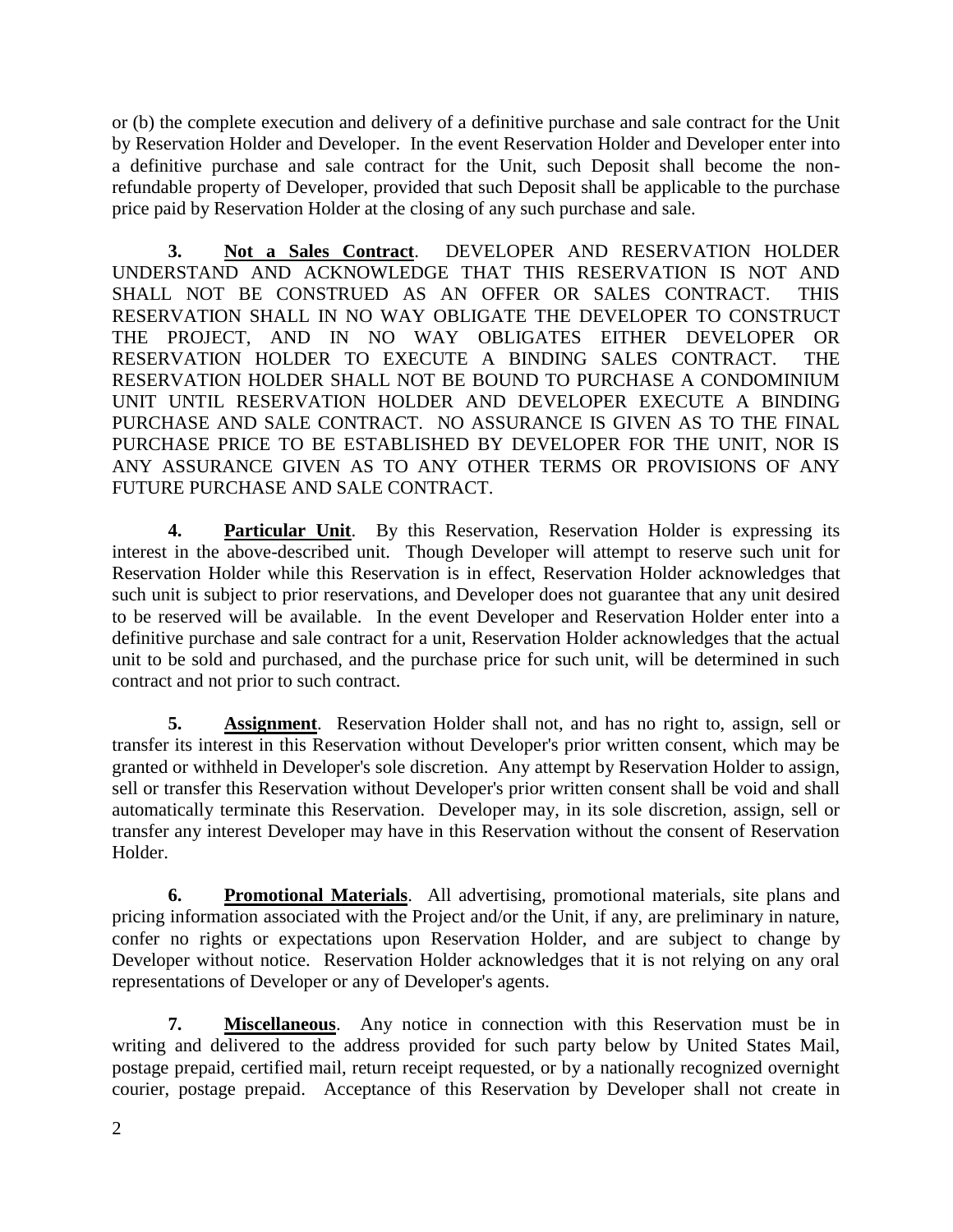Reservation Holder any equitable rights in the Unit or the Project, and Reservation Holder shall have no right to record this Reservation or a memorandum or notice thereof in the public records. This Reservation embodies the entire agreement between the parties and cannot be modified or amended except by a written instrument executed on behalf of both Developer and Reservation Holder. This Reservation may be executed in two or more counterparts, each of which shall be deemed and original and all of which together shall constitute a single instrument. Reservation Holder and Developer agree that this Reservation may be transmitted by facsimile, and the parties agree that facsimile signatures shall constitute original signatures.

IN WITNESS WHEREOF, Developer and Reservation Holder have executed this Letter of Reservation as of the  $\_\_\_\_$  day of  $\_\_\_\_\_\_\_$ , 2017.

#### **DEVELOPER**: **RESERVATION HOLDER**:

**Waterside Group, LLC**, a Tennessee limited liability company Name: Name:

| By:   |  |  |
|-------|--|--|
| Name: |  |  |
| Its:  |  |  |

Address for Notices (No P.O. Box): Address for Notices (No P.O. Box):

244 N. Peters Road Knoxville, TN 37923

Email: Email: Email: Email: Email: Email: Email: Email: Email: Email: Email: Email: Email: Email: Email: Email: Email: Email: Email: Email: Email: Email: Email: Email: Email: Email: Email: Email: Email: Email: Email: Email

Name: Name:

Phone: Phone: Phone: Phone: Phone: Phone: Phone: Phone: Phone: Phone: Phone: Phone: Phone: Phone: Phone: Phone: Phone: Phone: Phone: Phone: Phone: Phone: Phone: Phone: Phone: Phone: Phone: Phone: Phone: Phone: Phone: Phone